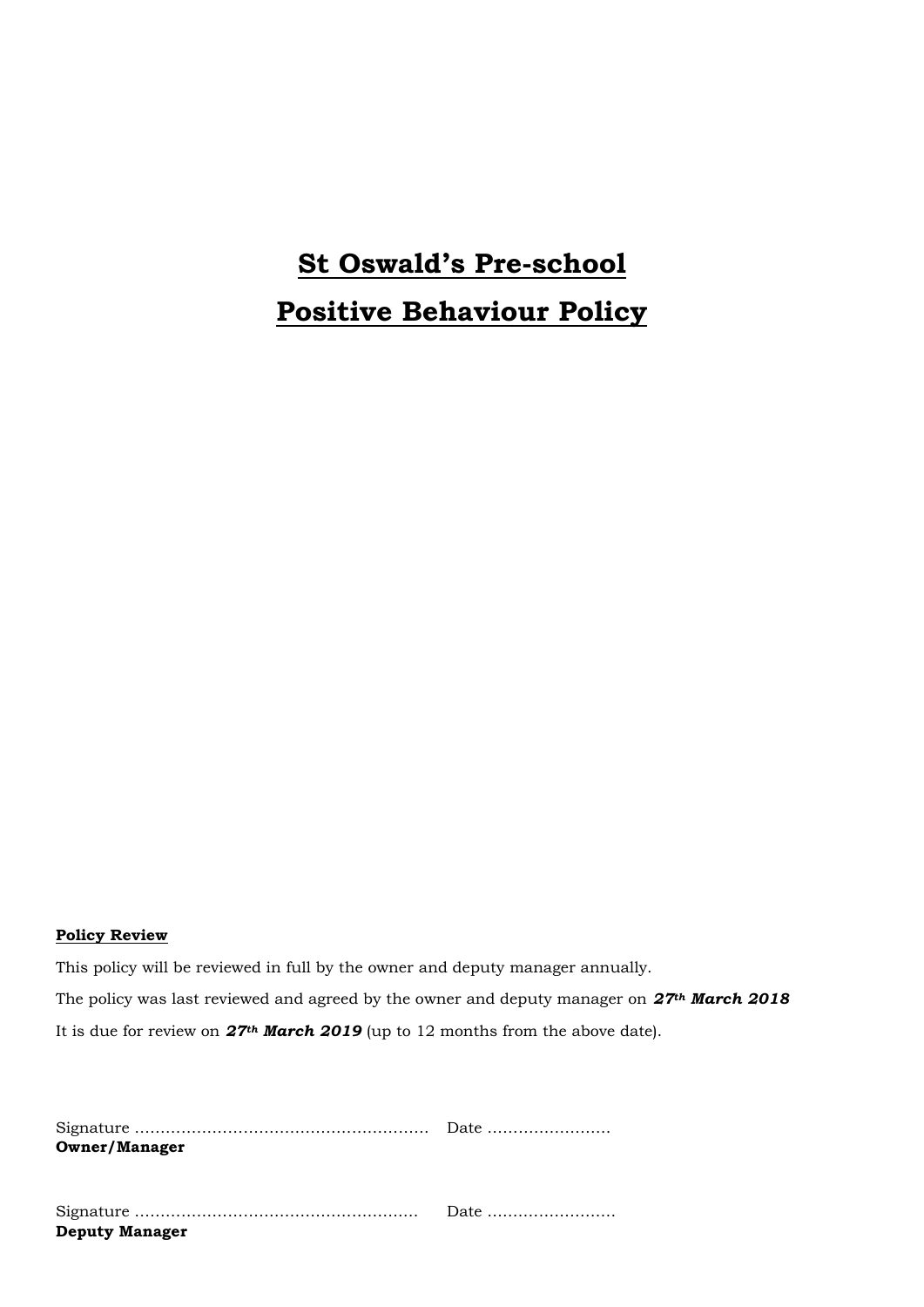## **Statement of Intent**

St Oswald's pre-school believes that children flourish best when their personal, social and emotional needs are met and where there are clear and developmentally appropriate expectations for their behaviour.

# **Aim**

We aim to teach the children to behave in socially acceptable ways and to understand the needs and rights of others. The principles guiding management of behaviour exist within the programme for supporting personal, social and emotional development. We have responsibility to operate an effective behaviour policy that encompasses preventative strategies. All staff need to feel that they are able to manage unsafe behaviour, and to have an understanding of what challenging behaviours might be communicating.

## **Methods**

We have a named person who has overall responsibility for our programme for supporting personal, social and emotional development, including issues concerning behaviour.

We require the named person to:

- Keep her/himself up-to-date with legislation, research and thinking on promoting positive behaviour and on handling children's behaviour where it may require additional support.
- Access relevant sources of expertise on promoting positive behaviour within the programme for supporting personal, social and emotional development.
- Check that all staff have relevant in-service training on promoting positive behaviour. We keep a record of staff attendance at this training.

We recognise that codes for interacting with other people vary between cultures and require staff to be aware of and respect those used by members of the setting.

We require all staff, volunteers and students to provide a positive model of behaviour by treating children, parents and one another with friendliness, care and courtesy.

We familiarise new staff and volunteers with the setting's behaviour policy and its guidelines for behaviour.

We expect all members of our setting - children, parents, staff, volunteers and students - to keep to the guidelines, requiring these to be applied consistently.

We work in partnership with children's parents. Parents are regularly informed about their children's behaviour by their key person. We work with parents to address recurring inconsiderate behaviour, using our observation records to help us to understand the cause and to decide jointly how to respond appropriately.

## **Strategies with Children Who Engage in Inconsiderate Behaviour**

We require all staff, volunteers and students to use positive strategies for handling any inconsiderate behaviour, by helping children find solutions in ways which are appropriate for the children's ages and stages of development. Such solutions might include, for example, acknowledgement of feelings, explanation as to what was not acceptable, and supporting children to gain control of their feelings so that they can learn a more appropriate response.

We ensure that there are enough popular toys and resources and sufficient activities available so that children are meaningfully occupied without the need for unnecessary conflict over sharing and waiting for turns.

We acknowledge considerate behaviour such as kindness and willingness to share.

We support each child in developing self-esteem, confidence and feelings of competence.

We support each child in developing a sense of belonging in our group, so that they feel valued and welcome.

We avoid creating situations in which children receive adult attention only in return for inconsiderate behaviour.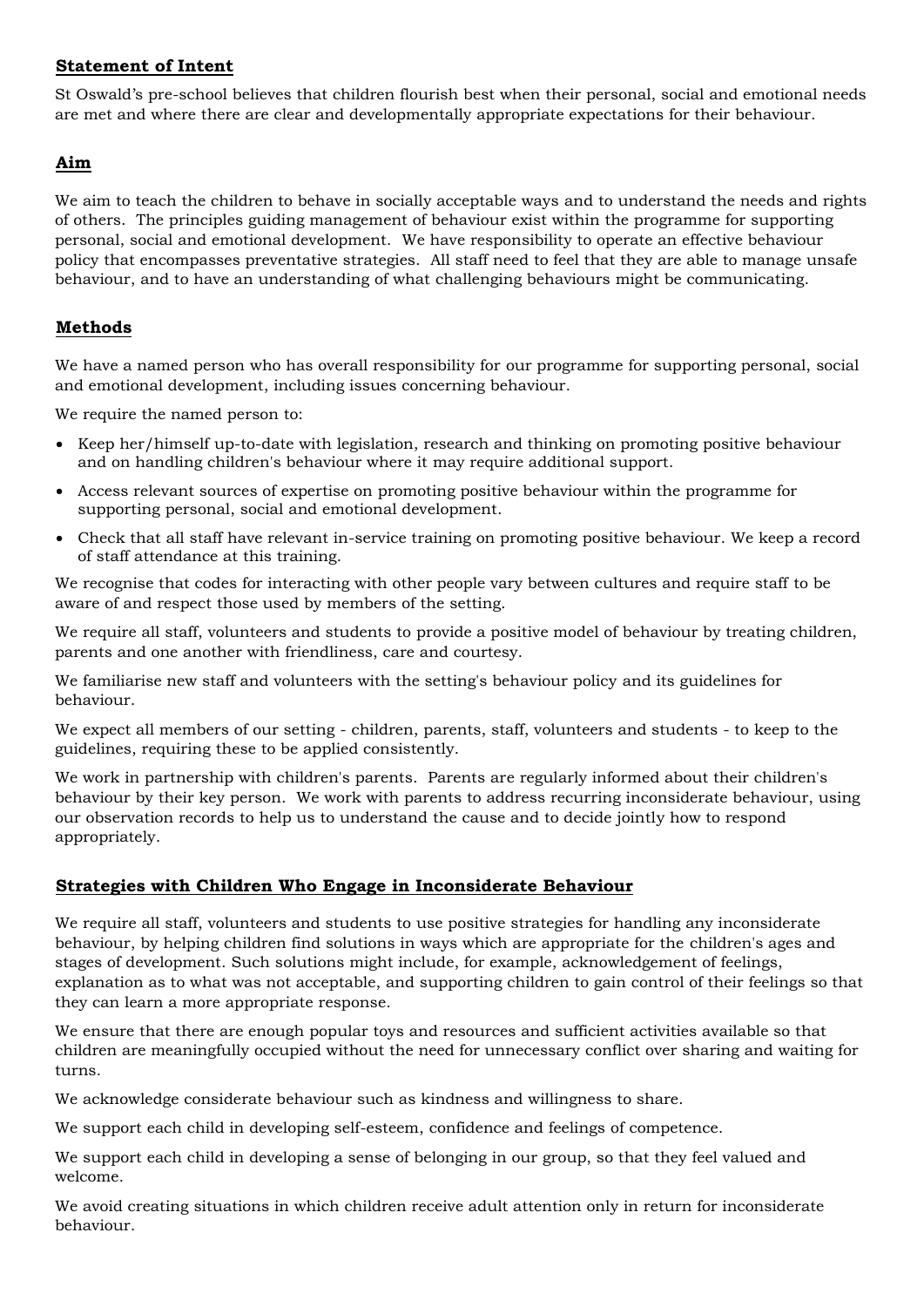When children behave in inconsiderate ways, we help them to understand the outcomes of their action and support them in learning how to cope more appropriately.

We never send children out of the room by themselves, nor do we use a 'naughty chair' or a 'time out' strategy that excludes children from the group.

We never use physical punishment, such as smacking or shaking. Children are never threatened with these.

We do not use techniques intended to single out and humiliate individual children.

We use physical restraint, such as holding, only to prevent physical injury to children or adults and/or serious damage to property. We adopt an "open-hand" policy when leading children by the hand.

Details of such an event (what happened, what action was taken and by whom, and the names of witnesses) are brought to the attention of our setting leader and are recorded in the child's personal file. The child's parent is informed on the same day.

In cases of serious misbehaviour, such as racial or other abuse, we make clear immediately the unacceptability of the behaviour and attitudes, by means of explanations rather than personal blame.

We do not shout or raise our voices in a threatening way to respond to children's inconsiderate behaviour.

#### **Children under Three Years**

When children under three behave in inconsiderate ways we recognise that strategies for supporting them will need to be developmentally appropriate and differ from those for older children.

We recognise that very young children are unable to regulate their own emotions such as fear, anger or distress, and require sensitive adults to help them do this.

Common inconsiderate or hurtful behaviours of young children include tantrums, biting or fighting. Staff are calm and patient offering comfort to intense emotions, helping children to manage their feelings and talk about them to help resolve issues and promote understanding.

## **Rough and Tumble Play, Hurtful Behaviour and Bullying**

Our procedures have been updated to provide additional focus on these kinds of inconsiderate behaviours.

#### **Rough and Tumble Play and Fantasy Aggression**

Young children often engage in play that has aggressive themes – such as superhero and weapon play; some children appear pre-occupied with these themes, but their behaviour is not necessarily a precursor to hurtful behaviour or bullying, although it may be inconsiderate at times and may need addressing using strategies as above.

- We recognise that teasing and rough and tumble play are normal for young children and acceptable within limits. We regard these kinds of play as pro-social and not as problematic or aggressive.
- We will develop strategies to contain play that are agreed with the children, and understood by them, with acceptable behavioural boundaries to ensure children are not hurt.
- We recognise that fantasy play also contains many violently dramatic strategies, blowing up, shooting etc., and that themes often refer to 'goodies and baddies' and as such offer opportunities for us to explore concepts of right and wrong.
- We are able to tune in to the content of the play, perhaps to suggest alternative strategies for heroes and heroines, making the most of 'teachable moments' to encourage empathy and lateral thinking to explore alternative scenarios and strategies for conflict resolution.

#### **Hurtful Behaviour**

We take hurtful behaviour very seriously. Most children under the age of five will at some stage hurt or say something hurtful to another child, especially if their emotions are high at the time, but it is not helpful to label this behaviour as 'bullying'. For children under five, hurtful behaviour is momentary, spontaneous and often without cognisance of the feelings of the person whom they have hurt.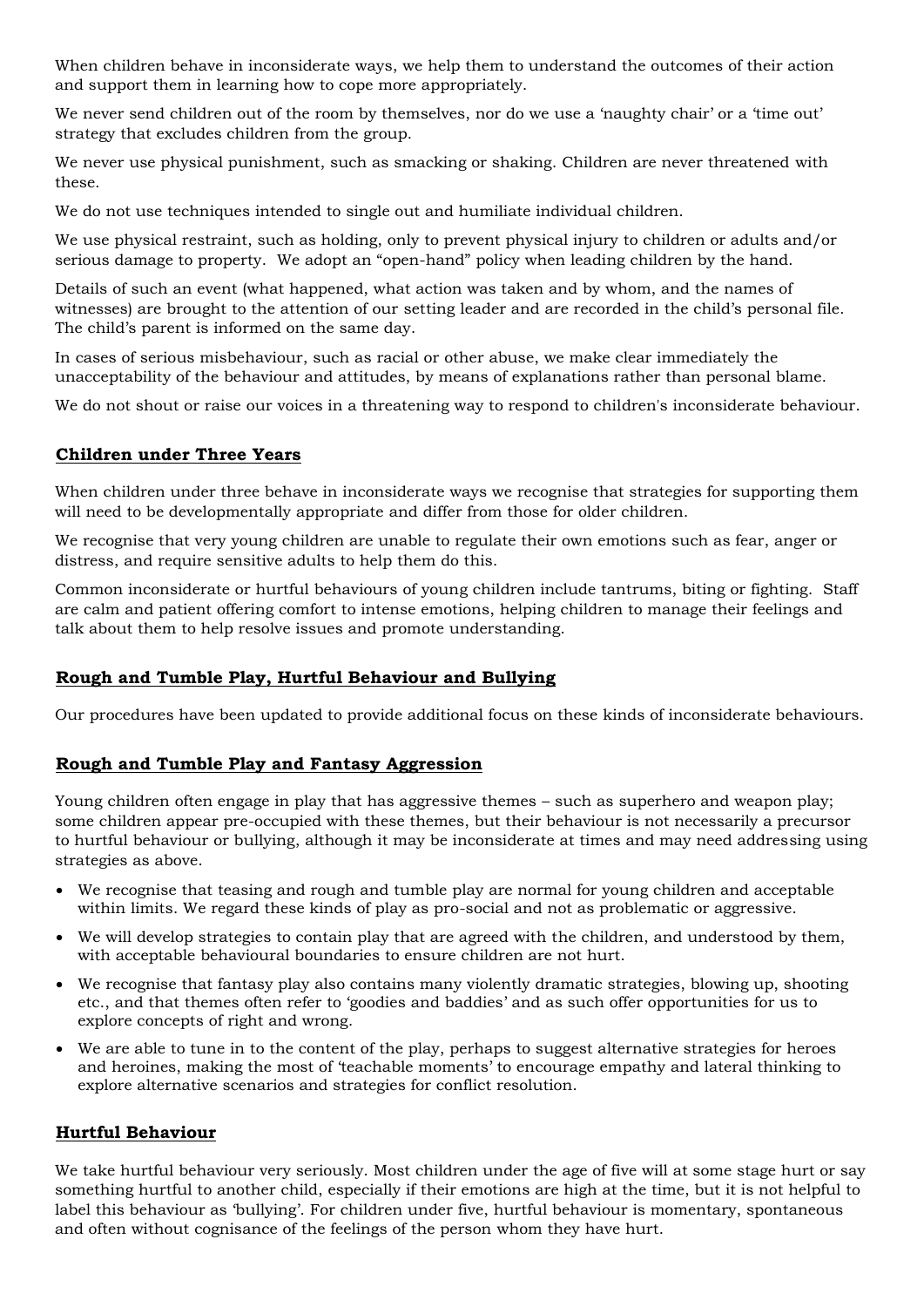We recognise that young children behave in hurtful ways towards others because they have not yet developed the means to manage intense feelings that sometimes overwhelm them.

We will help them manage these feelings as they have neither the biological means nor the cognitive means to do this for themselves.

We understand that self-management of intense emotions, especially of anger, happens when the brain has developed neurological systems to manage the physiological processes that take place when triggers activate responses of anger or fear.

Therefore, we help this process by offering support, calming the child who is angry as well as the one who has been hurt by the behaviour. By helping the child to return to a normal state, we are helping the brain to develop the physiological response system that will help the child be able to manage his or her own feelings.

We do not engage in punitive responses to a young child's rage as that will have the opposite effect.

Our way of responding to pre-verbal children is to calm them through holding and cuddling. Verbal children will also respond to cuddling to calm them down, but we offer them an explanation and discuss the incident with them to their level of understanding.

We recognise that young children require help in understanding the range of feelings they experience. We help children recognise their feelings by naming them and helping children to express them, making a connection verbally between the event and the feeling. "Adam took your car, didn't he, and you were enjoying playing with it. You didn't like it when he took it, did you? Did it make you feel angry? Is that why you hit him?" Older children will be able to verbalise their feelings better, talking through themselves the feelings that motivated the behaviour

We help young children learn to empathise with others, understanding that they have feelings too and that their actions impact on others' feelings. "When you hit Adam, it hurt him and he didn't like that and it made him cry."

We help young children develop pro-social behaviour, such as resolving conflict over who has the toy. "I can see you are feeling better now and Adam isn't crying any more. Let's see if we can be friends and find another car, so you can both play with one."

We are aware that the same problem may happen over and over before skills such as sharing and turntaking develop. In order for both the biological maturation and cognitive development to take place, children will need repeated experiences with problem solving, supported by patient adults and clear boundaries.

We support social skills through modelling behaviour, through activities, drama and stories. We build selfesteem and confidence in children, recognising their emotional needs through close and committed relationships with them.

We help a child to understand the effect that their hurtful behaviour has had on another child; we do not force children to say sorry, but encourage this where it is clear that they are genuinely sorry and wish to show this to the person they have hurt.

When hurtful behaviour becomes problematic, we work with parents to identify the cause and find a solution together. The main reasons for very young children to engage in excessive hurtful behaviour are that:

- They do not feel securely attached to someone who can interpret and meet their needs this may be in the home and it may also be in the setting.
- Their parent, or carer in the setting, does not have skills in responding appropriately, and consequently negative patterns are developing where hurtful behaviour is the only response the child has to express feelings of anger.
- The child may have insufficient language, or mastery of English, to express him or herself and may feel frustrated.
- The child is exposed to levels of aggressive behaviour at home and may be at risk emotionally, or may be experiencing child abuse.
- The child has a developmental condition that affects how they behave.

Where this does not work, we support the child and family, making the appropriate referrals to a Behaviour Support Team where necessary.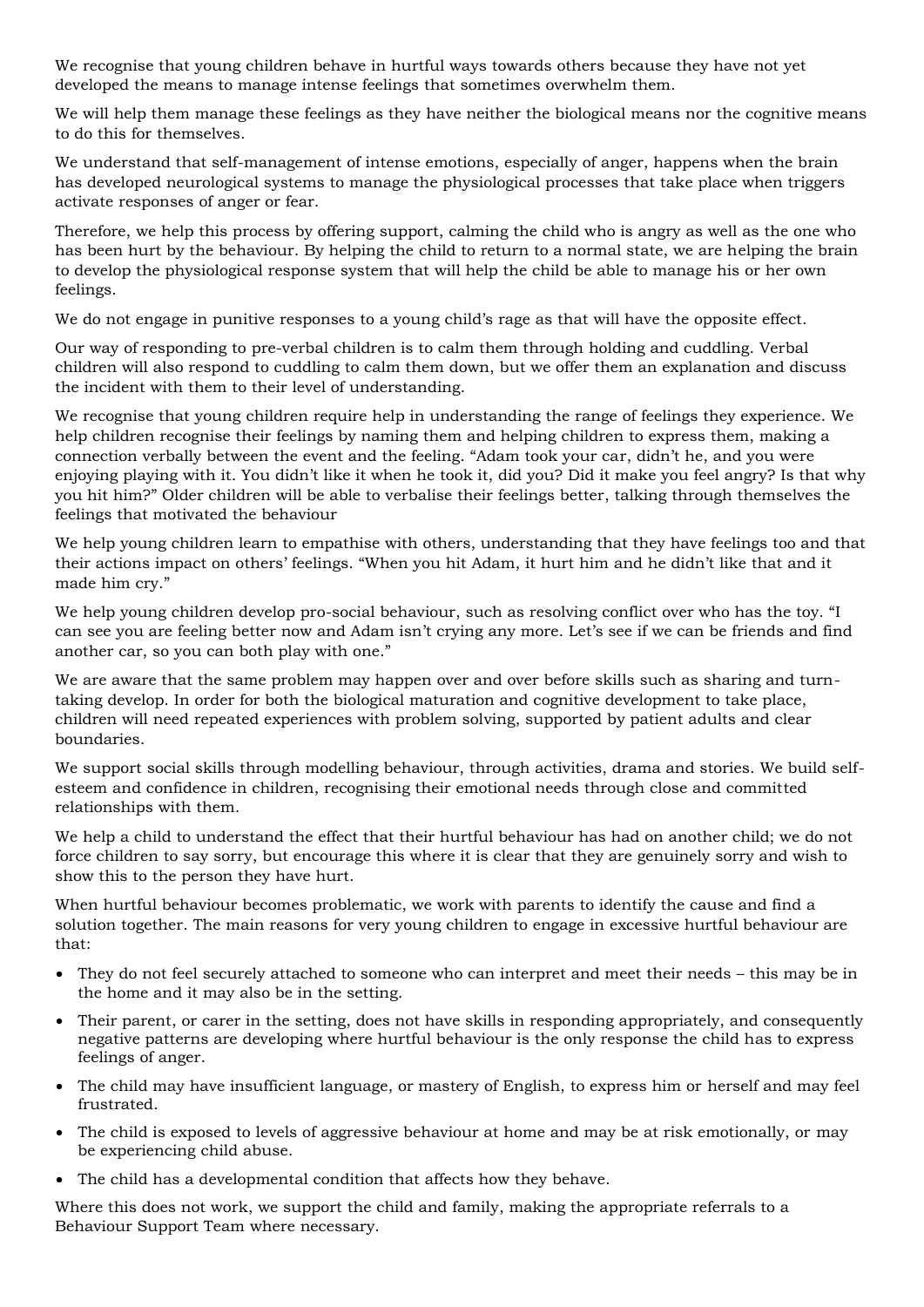# **Bullying**

We take bullying very seriously. Bullying involves the persistent physical or verbal abuse of another child or children. It is characterised by intent to hurt, often planned, and accompanied by an awareness of the impact of the bullying behaviour.

A child who is bullying has reached a stage of cognitive development where he or she is able to plan to carry out a premeditated intent to cause distress in another.

Bullying can occur in children five years old and over and may well be an issue in after school clubs and holiday schemes catering for slightly older children.

If a child bullies another child or children:

- We show the children who have been bullied that we are able to listen to their concerns and act upon them.
- We intervene to stop the child who is bullying from harming the other child or children.
- We explain to the child doing the bullying why her/his behaviour is not acceptable.
- We give reassurance to the child or children who have been bullied.
- We help the child who has done the bullying to recognise the impact of their actions.
- We make sure that children who bully receive positive feedback for considerate behaviour and are given opportunities to practise and reflect on considerate behaviour.
- We do not label children who bully as 'bullies'.
- We recognise that children who bully may be experiencing bullying themselves, or be subject to abuse or other circumstance causing them to express their anger in negative ways towards others.
- We recognise that children who bully are often unable to empathise with others and for this reason we do not insist that they say sorry unless it is clear that they feel genuine remorse for what they have done. Empty apologies are just as hurtful to the bullied child as the original behaviour.
- We discuss what has happened with the parents of the child who did the bullying and work out with them a plan for handling the child's behaviour.
- We share what has happened with the parents of the child who has been bullied, explaining that the child who did the bullying is being helped to adopt more acceptable ways of behaving.

#### **Physical Intervention**

There are occasions when staff will have cause to have physical contact with children for a variety of reasons, for example:

- To comfort a child in distress.
- To reinforce praise.
- To direct a child.
- For activity reasons (for example in personal care, physical activities).

When physical contact between a member of staff and a child takes place, the staff have been trained to consider the following:

- The child's age and level of understanding.
- The child's individual characteristics, health and history.
- The location where the contact takes place.

Within St Oswald's pre-school this means that a member of staff may physically guide, touch or prompt children in appropriate ways at appropriate times. It is extremely important that parents/carers have read and understood this policy to appreciate the reasons why we may choose to use physical interventions with children and the appropriate ways in which we do so.

We believe that all our children, staff and visitors need to be safe, and to know that the staff around them are able to manage them safely and confidently. Only for a very small minority of children will the use of restrictive physical intervention be needed. On such occasions, acceptable forms of intervention are used.